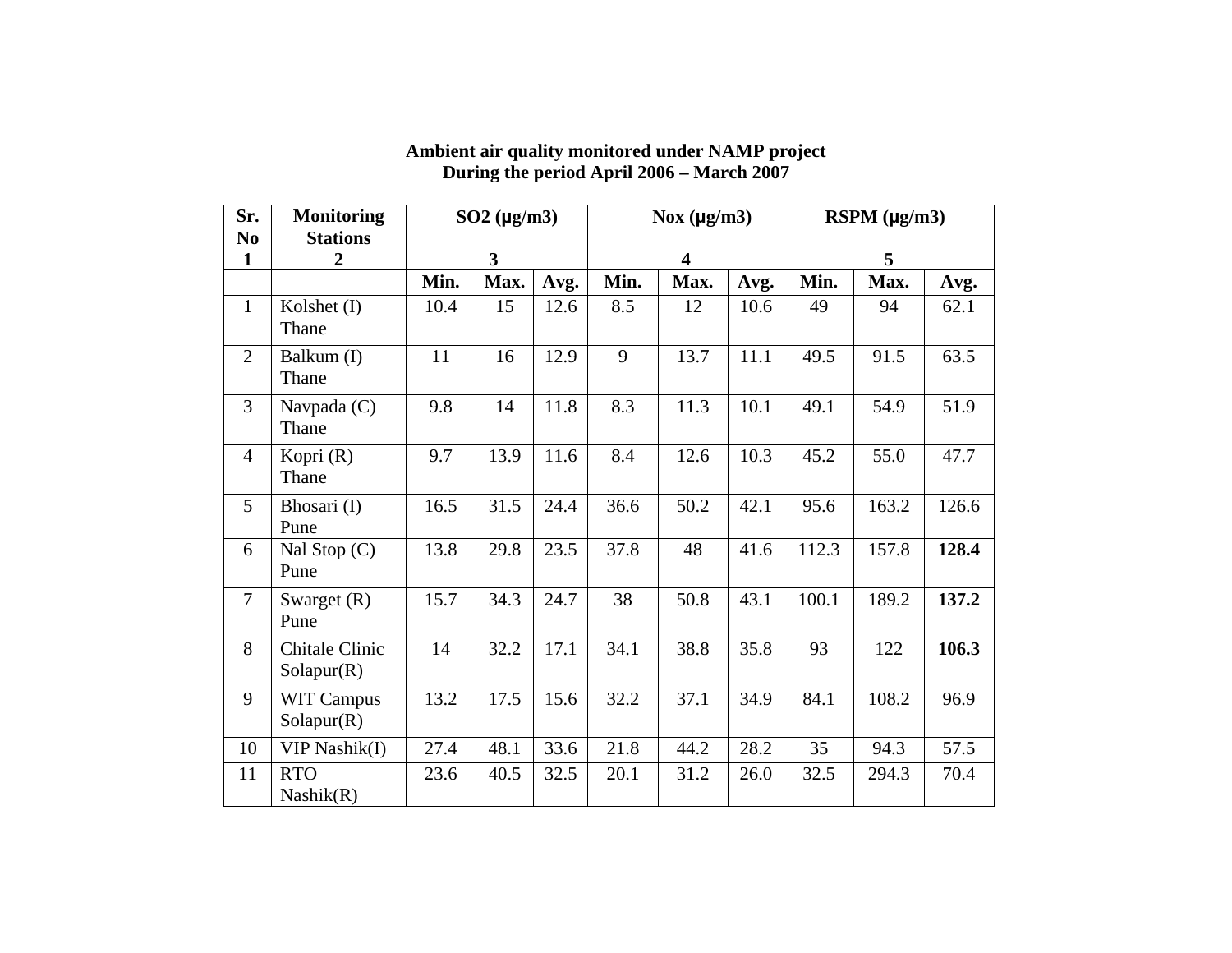|    |                                                    | Min. | Max. | Avg. | Min. | Max. | Avg. | Min. | Max.  | Avg.  |
|----|----------------------------------------------------|------|------|------|------|------|------|------|-------|-------|
|    |                                                    |      |      |      |      |      |      |      |       |       |
| 12 | Nashik<br>Municipal<br>Corporation<br>(C)          | 31.0 | 52.5 | 42.4 | 22.2 | 47.6 | 34.0 | 43.8 | 99.1  | 63.8  |
| 13 | Nagar Parishad<br>Chandrapur<br>(R)                | 20.2 | 48.7 | 31.9 | 27.2 | 59.1 | 39.1 | 67.7 | 289.5 | 136.4 |
| 14 | MIDC(I)<br>Chandrapur                              | 28.4 | 58.6 | 37.4 | 36.6 | 49.4 | 41.2 | 56.0 | 238.4 | 119.7 |
| 15 | Sub Regional<br>office MPCB<br>Chandrapur<br>(R)   | 16.8 | 48.8 | 32   | 27.2 | 58.6 | 39.5 | 70.5 | 258.5 | 133.6 |
| 16 | Ambernath<br>Municipal<br>Corporation(C)<br>Kalyan | 8.4  | 51.6 | 25.1 | 33.5 | 49.5 | 43.2 | 56.7 | 160.6 | 93.3  |
| 17 | <b>CETP</b><br>Dombivali (I)<br>Kalyan             | 9.0  | 53.6 | 22.7 | 25.0 | 68.7 | 37.6 | 54.8 | 164.7 | 119.5 |
| 18 | Institute of<br>Engineers $(R)$<br>Nagpur          | 6.3  | 12.2 | 9.5  | 16.3 | 34.5 | 26.6 | 18.3 | 163.3 | 65.1  |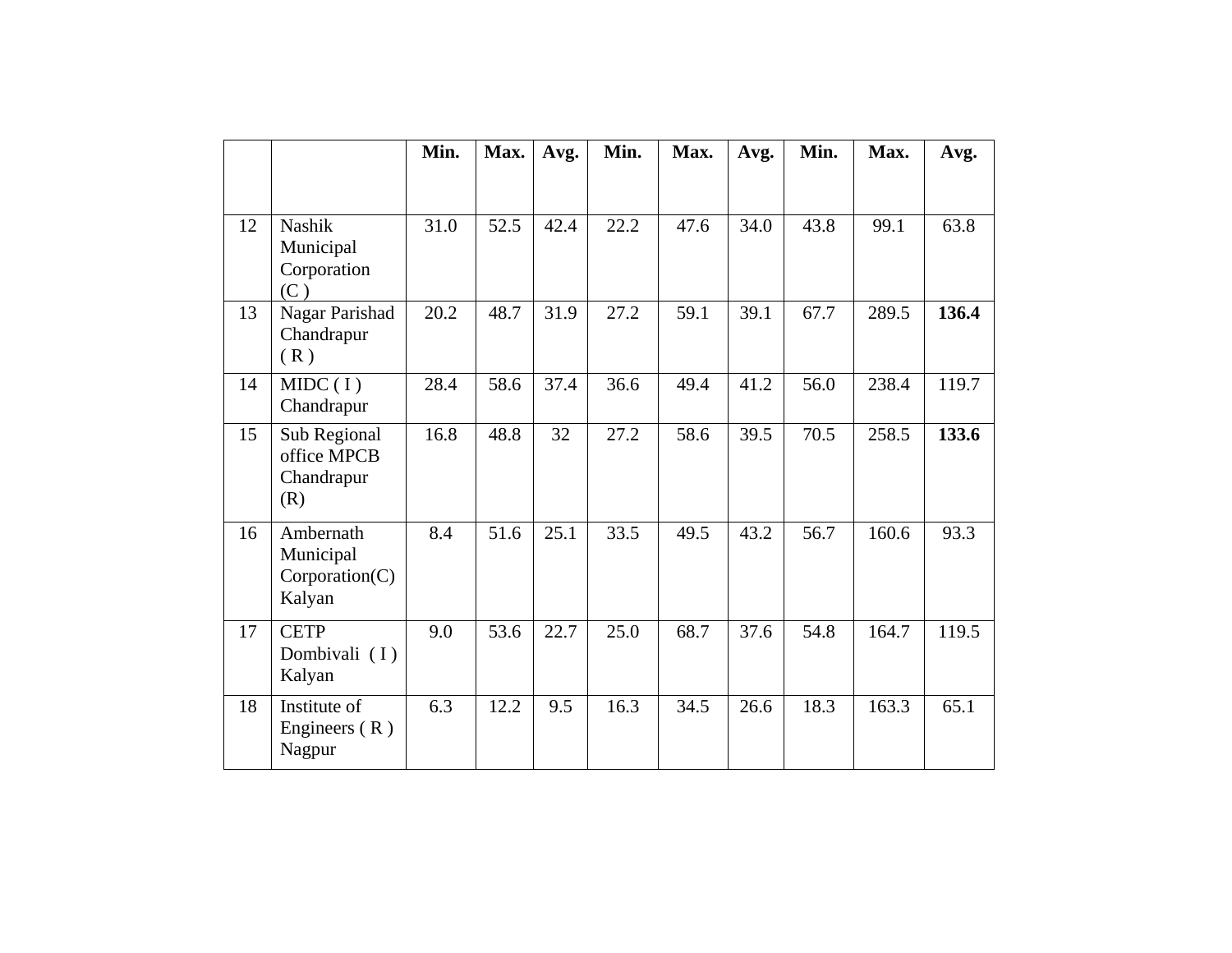|    |                                                       | Min. | Max. | Avg. | Min. | Max. | Avg. | Min. | Max.  | Avg. |
|----|-------------------------------------------------------|------|------|------|------|------|------|------|-------|------|
| 19 | MIDC Hingna<br>Office<br>Nagpur $(I)$                 | 6.0  | 11.0 | 9.1  | 17.2 | 30.7 | 25.1 | 16.6 | 202.8 | 87.3 |
| 20 | Government<br>Polytechnical<br>College,<br>Nagpur (C) | 6.0  | 11.3 | 8.7  | 15.6 | 33.5 | 25.5 | 17.8 | 154.1 | 68.4 |
| 21 | University<br>Campus $(R)$<br>Kolhapur                | 4.4  | 6.0  | 5.1  | 8.0  | 12.6 | 9.3  | 32.0 | 55.2  | 43.7 |
| 22 | Dabholkar<br>Corner $(C)$ ,<br>Kolhapur               | 8.5  | 15.2 | 11.0 | 29.9 | 64.2 | 40.3 | 56.3 | 130.5 | 93.9 |
| 23 | Mahadwar<br>Road $(R)$<br>Kolhapur                    | 4.7  | 13.4 | 8.2  | 12.3 | 45.0 | 22.0 | 47.3 | 82.5  | 64.9 |
| 24 | College of<br>Engineering<br>Amravati (R)             | 9.6  | 11.5 | 10.1 | 10.6 | 17.2 | 12.5 | 33.2 | 59.7  | 48.5 |
| 25 | Apurva Oil<br><b>Industry MIDC</b><br>Amravati (I)    | 10.5 | 13.3 | 11.5 | 13.4 | 22.7 | 15.9 | 51.7 | 76.3  | 66.8 |
| 26 | Vanita Samaj<br>Amravati (C)                          | 11.8 | 15.1 | 13.2 | 16.2 | 26.3 | 19.0 | 61.3 | 93.2  | 78.7 |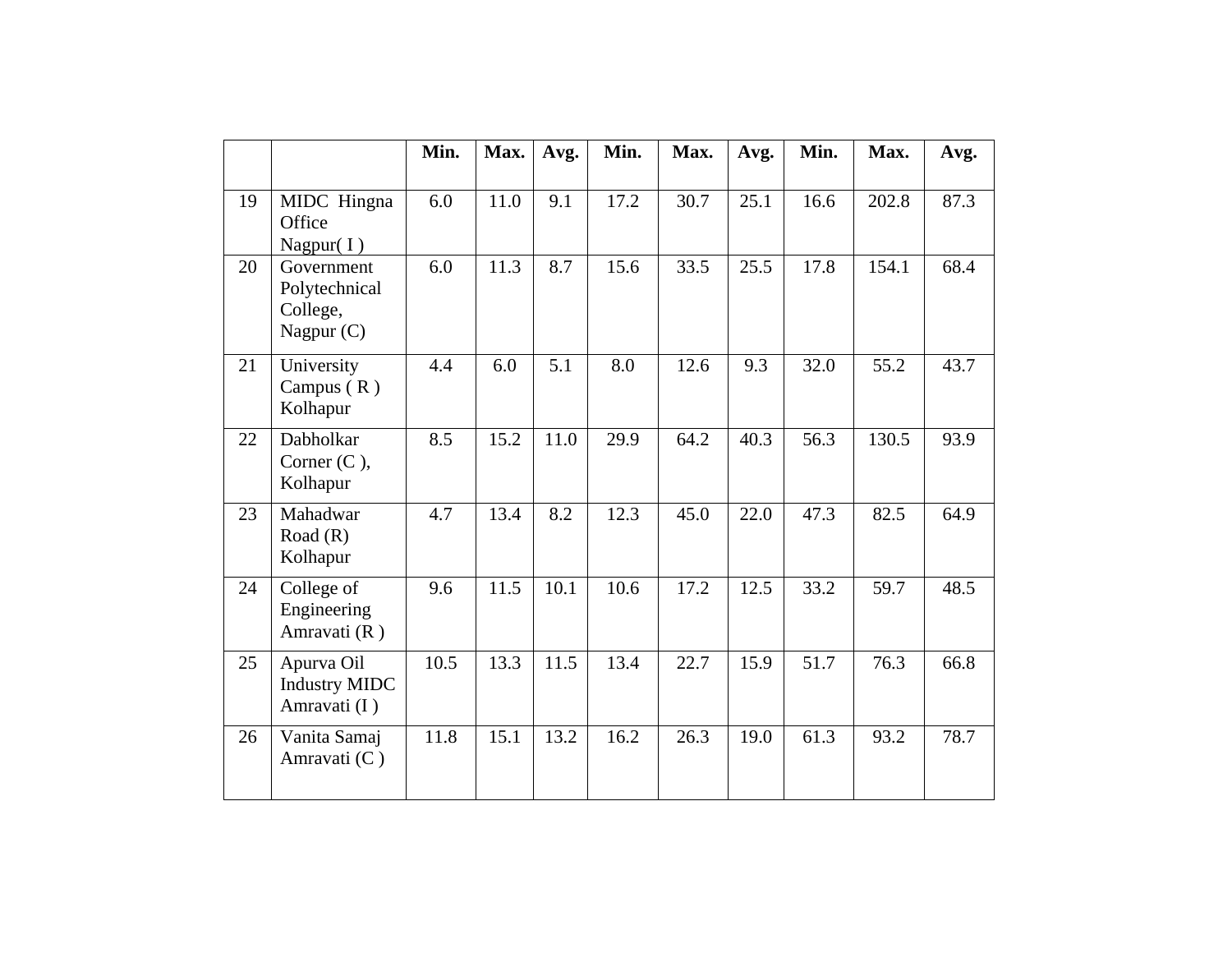|    |                                                       | Min. | Max. | Avg. | Min. | Max. | Avg. | Min. | Max.  | Avg. |
|----|-------------------------------------------------------|------|------|------|------|------|------|------|-------|------|
|    |                                                       |      |      |      |      |      |      |      |       |      |
| 27 | Sub-Regional<br>office MIDC<br>Tarapur (I)            | 6.0  | 58.1 | 23.1 | 18.0 | 32.2 | 25.3 | 47.0 | 100.1 | 71.9 |
| 28 | Police Chowki<br><b>MIDC</b> Tarapur<br>(I)           | 4.6  | 50.3 | 20.1 | 12.2 | 39.0 | 27.0 | 40.1 | 128.3 | 83.3 |
| 29 | <b>Sports Stadium</b><br>$MIDC$ (I)<br>Tarapur        | 8.5  | 46.0 | 19.5 | 19.3 | 31.2 | 24.3 | 60.3 | 122.5 | 86.1 |
| 30 | C.A.D.A.<br>Office<br>Aurangabad<br>(R)               | 4.2  | 7.5  | 5.3  | 13.5 | 26.6 | 18.9 | 21.5 | 115.4 | 75.0 |
| 31 | <b>SBES</b> College<br>Aurangabad<br>(R)              | 3.2  | 11.0 | 5.6  | 12.2 | 25.6 | 17.5 | 30.0 | 161.2 | 82.2 |
| 32 | Bibi-Ka-<br>Maqbara<br>Aurangabad (R                  | 4.0  | 5.2  | 4.4  | 11.3 | 15.0 | 13.1 | 31.2 | 135.3 | 69.2 |
| 33 | <b>MIDC</b><br>Chalkewadi<br>Lote-<br>Parshuram $(R)$ | 8.9  | 17.5 | 12.1 | 6.8  | 13.8 | 10.8 | 38.6 | 127.3 | 77.5 |